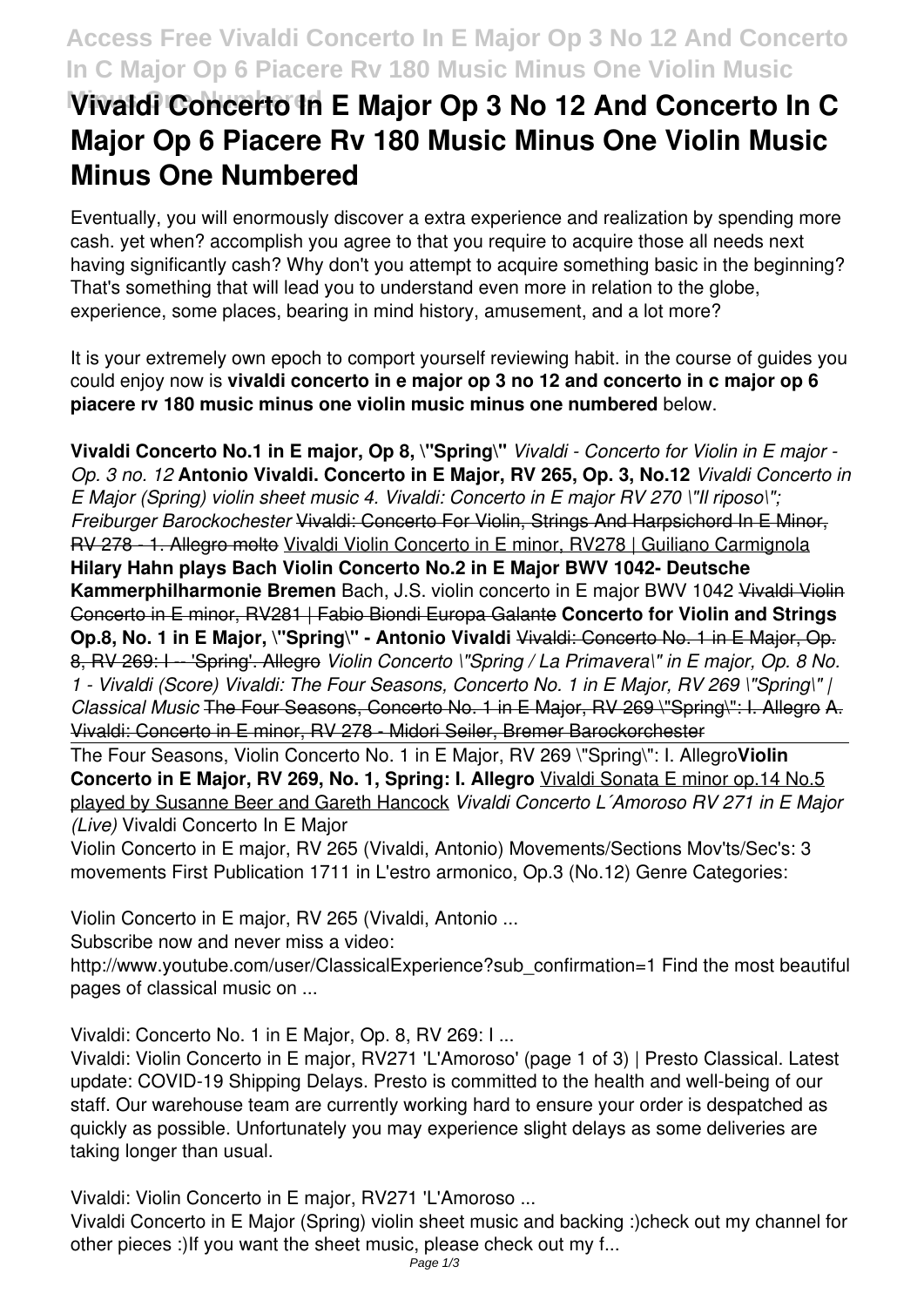**Access Free Vivaldi Concerto In E Major Op 3 No 12 And Concerto In C Major Op 6 Piacere Rv 180 Music Minus One Violin Music Minus One Numbered**

Vivaldi Concerto in E Major (Spring) violin sheet music ... Concerto in E Major 'L'amoroso', RV 271: III.

?Vivaldi: Concerto per violino IV "L'imperatore" by ...

Vivaldi: Violin Concerto in E flat major, RV 253 'La Tempeste di Mare'; Concerto for Strings in G minor, RV 157; Violin Concerto in C major, RV 191; Concerto for Four Violins in E minor, RV 550; Violin Concerto in D major, RV 208; plus works by Bartók, Aureliano Cattaneo, Estroso, Luca Francesconi, Simone Movio, Marco Stroppa and Giovanni Sollima. Patricia Kopatchinskaja (violin); Il Giardino Armonico/Giovanni Antonini.

What's Next Vivaldi? - Concerto - Reviews - Classical Music

Antonio Lucio Vivaldi (1678 - 1741) Concerto Veneziano Concerto for violin, strings and basso continuo in E minor, RV278 Konzert für Violine, Streicher und B...

Vivaldi Violin Concerto in E minor, RV278 | Guiliano ...

Antonio Lucio Vivaldi (1678 - 1741) Concerto for violin, strings and basso continuo in E minor, RV281 Konzert für Violine, Streicher und Basso continuo e-Mol...

Vivaldi Violin Concerto in E minor, RV281 | Fabio Biondi ...

The Four Seasons (Italian: Le quattro stagioni) is a group of four violin concerti by Italian composer Antonio Vivaldi, each of which gives musical expression to a season of the year.They were written around 1716–1717 and published in 1725 in Amsterdam, together with eight additional concerti, as Il cimento dell'armonia e dell'inventione (The Contest Between Harmony and Invention).

### The Four Seasons (Vivaldi) - Wikipedia

E major: 267: Concerto: Violin, strings: E major: 267a: Concerto: Violin, strings: E major: 268: Concerto: Violin, strings: E major: 269 ... Lost Vivaldi flute concerto found in Edinburgh archive This page was last edited on 7 October 2020, at 14:37 (UTC). Text is available under the Creative Commons ...

List of compositions by Antonio Vivaldi - Wikipedia ANTONIO VIVALDI (1678-1741) Concerto for violin, strings, and basso continuo in G major RV310 No. 3 Op.3 "L'estro Armonico" 1. Allegro 2. Largo 3. Allegro Pe...

Vivaldi - Violin Concerto in G Major RV310 - YouTube

Violin Concerto in E major Alt ernative. Title La primavera (Spring) from Le quattro stagioni (The Four Seasons) Composer Vivaldi, Antonio: Opus/Catalogue Number Op./Cat. No. RV 269 ; Op.8 No.1 I-Catalogue Number I-Cat. No. IAV 472 Key E major Movements/Sections Mov'ts/Sec's: 3 movements: I. Allegro II. Largo III. Danza pastorale. Allegro

Violin Concerto in E major, RV 269 (Vivaldi, Antonio ... Retrieved from "http://imslp.org/index.php?title=Bassoon\_Concerto\_in\_Eflat major, RV 483 (Vivaldi, Antonio)&oldid=1773311" Categories : Malipiero, Gian Francesco/Editor

Bassoon Concerto in E-flat major, RV 483 (Vivaldi, Antonio ... The Mandolin Concerto in C major, RV 425, was written by the Italian composer Antonio Vivaldi in 1725 and is often accompanied by The Four Seasons (1725). The music consists of